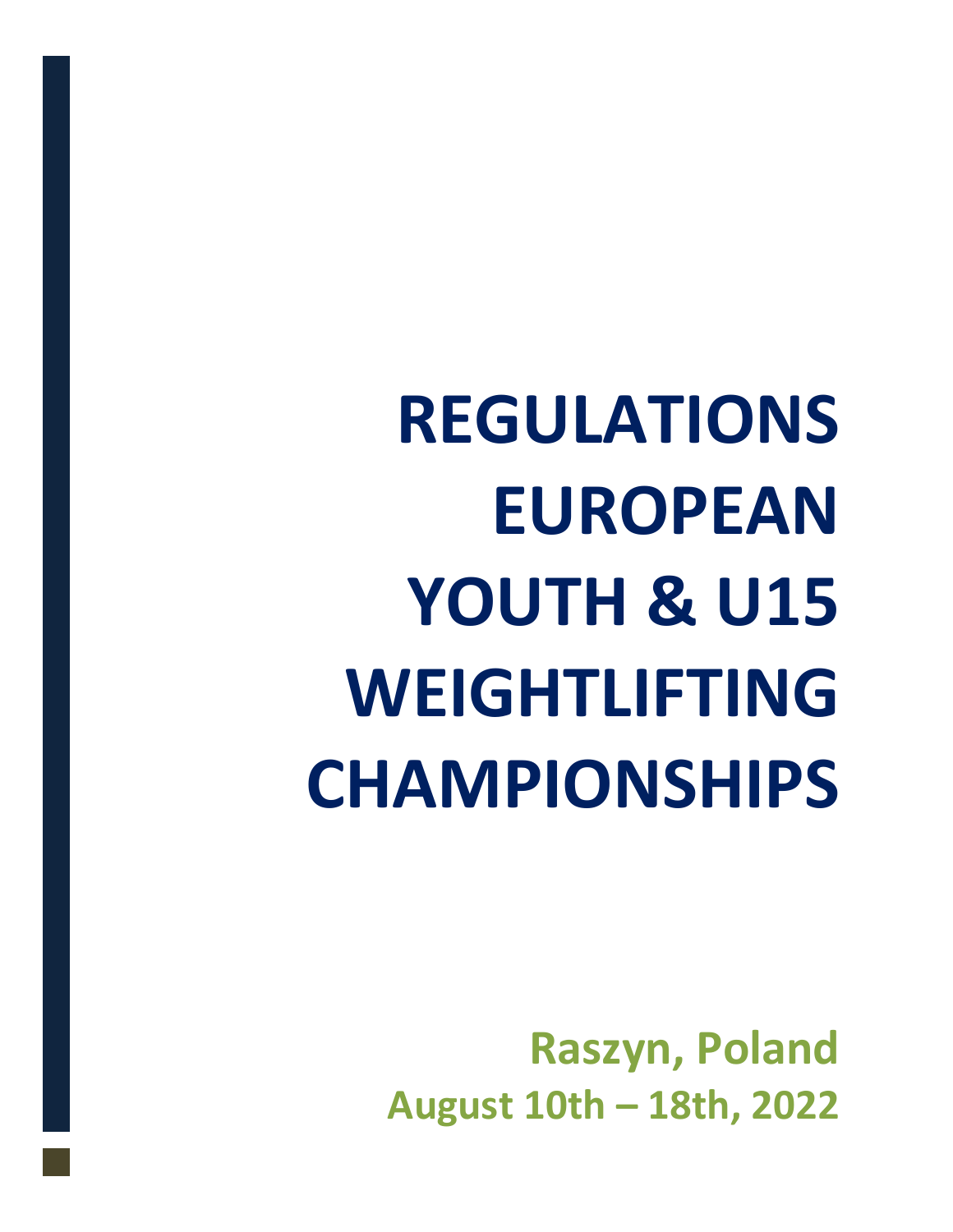### **To the President / General Secretary**

### **EWF Affiliated Weightlifting Federations**

#### Dear Sir/Madam,

On behalf of the Polish Weightlifting Federation, and Municipality of Raszyn, we have the great pleasure to invite you to the 2022 EWF Youth and U15 Championships that will take place during the period 10 -18 August 2022 in Raszyn, Poland.

AIRPORT HOTEL OKECIE is located in the southwest part of Warsaw at the junction of national roads: S2, S7 and S8 as well as in the immediate vicinity of the Chopin Airport. The location is convenient for domestic and foreign travel. The public transport network connects the hotel with the centre of Warsaw.

**Warsaw is a city full of attractions. You will find the atmospheric Old Town, magnificent royal palaces, museums that tell the history of Warsaw and Poland.**

#### **Discover the capital's biggest attractions.**

We are looking forward to see you in Poland.

Best regards,

Waldemar Gospodarek **Manusia Pikula** Halina Pikula

**President General Secretary**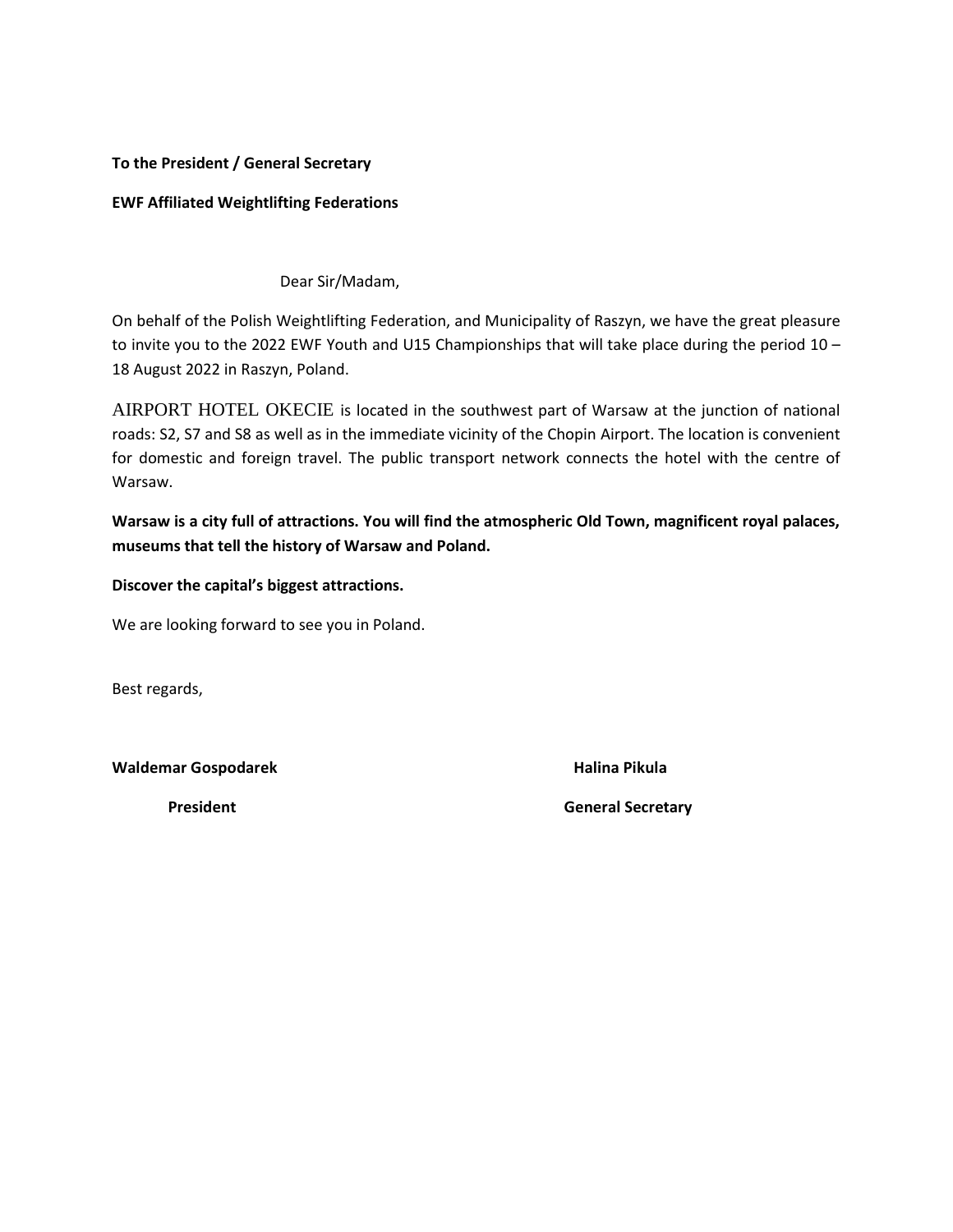### KEY DATES

| <b>EWF invites Member Federations to participate</b>                                                                                                                                                   | 26 May 2022                           |
|--------------------------------------------------------------------------------------------------------------------------------------------------------------------------------------------------------|---------------------------------------|
| Technical Officials nomination deadline                                                                                                                                                                | start from 01 June<br>to 10 June 2022 |
| <b>Preliminary Entries</b>                                                                                                                                                                             | 06-10 June 2022                       |
| Max 10 Main Athletes for female                                                                                                                                                                        |                                       |
| Max 10 Reserve Athletes for female                                                                                                                                                                     |                                       |
| Max 10 Main Athletes for male                                                                                                                                                                          |                                       |
| Max 10 Reserve Athletes for male                                                                                                                                                                       |                                       |
| Whereabouts information of Athletes wishing to compete at<br>European championships must be properly submitted two months<br>before the European championships and throughout the whole<br>competition | <b>10 June 2022</b>                   |
| Information about selected Technical Officials                                                                                                                                                         | 20 June 2022                          |
| <b>Final Entries</b>                                                                                                                                                                                   | 06-10 July 2022                       |
| Max 10 Main Athletes for female                                                                                                                                                                        |                                       |
| Max 2 Reserve Athletes for female                                                                                                                                                                      |                                       |
| Max 10 Main Athletes for male                                                                                                                                                                          |                                       |
| Max 2 Reserve Athletes for male                                                                                                                                                                        |                                       |
| Team receives Invoices                                                                                                                                                                                 | 11-14 July 2022                       |
| Team Payment by bank transfer                                                                                                                                                                          | 15-20 July 2022                       |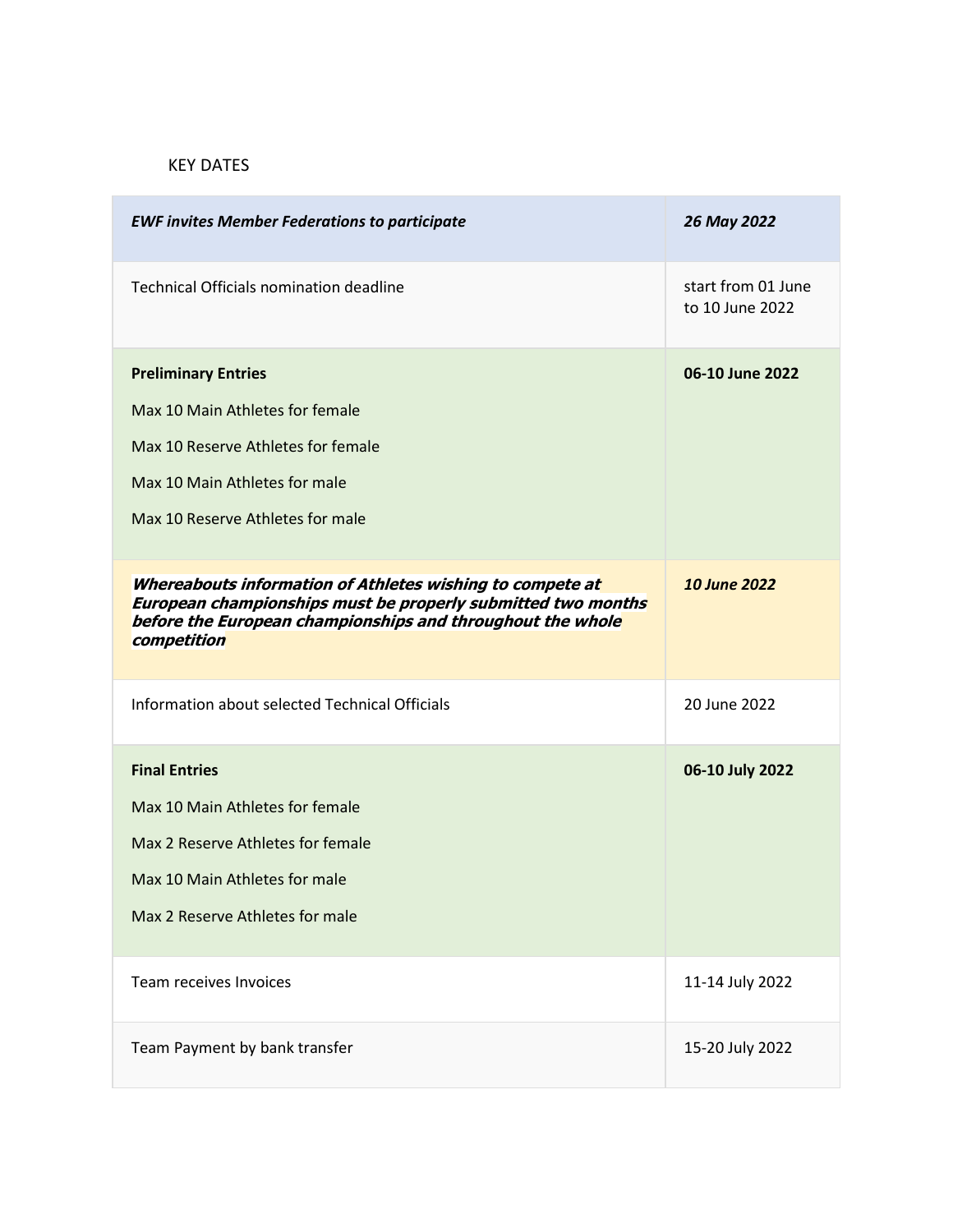| <b>Online Final Verification</b><br>Max 10 Main Athletes for female<br>Max 10 Main Athletes for male<br>Max two athletes for each category | from 04 August<br>2022 (09.00 a.m.<br>CET)<br>to 07 August 2022<br>(09.00 a.m. CET) |
|--------------------------------------------------------------------------------------------------------------------------------------------|-------------------------------------------------------------------------------------|
| Selected Technical Officials' arrival day                                                                                                  | <b>8 August 2022</b>                                                                |
| <b>Publishing Start book</b>                                                                                                               | 09 August 2022<br>$(09:00$ CET)                                                     |
| <b>Anti-doping &amp; Fair Play Seminar</b><br>ITOs meeting in the Competition Hall<br>Test event:                                          | 09 August 2022<br>09:00-10:30 CET<br>15:00 CET<br>16:00-17:30 CET                   |
|                                                                                                                                            |                                                                                     |
| Team Manager's Meeting                                                                                                                     | 09 August 2022<br>(20.00 CET) Zoom                                                  |
| <b>Competition</b>                                                                                                                         | <b>10 August - 18</b><br>August 2022                                                |
| Halfway meeting for Technical Officials                                                                                                    | 13 August 2022                                                                      |
| Last day of the competition:                                                                                                               | 18 August 2022                                                                      |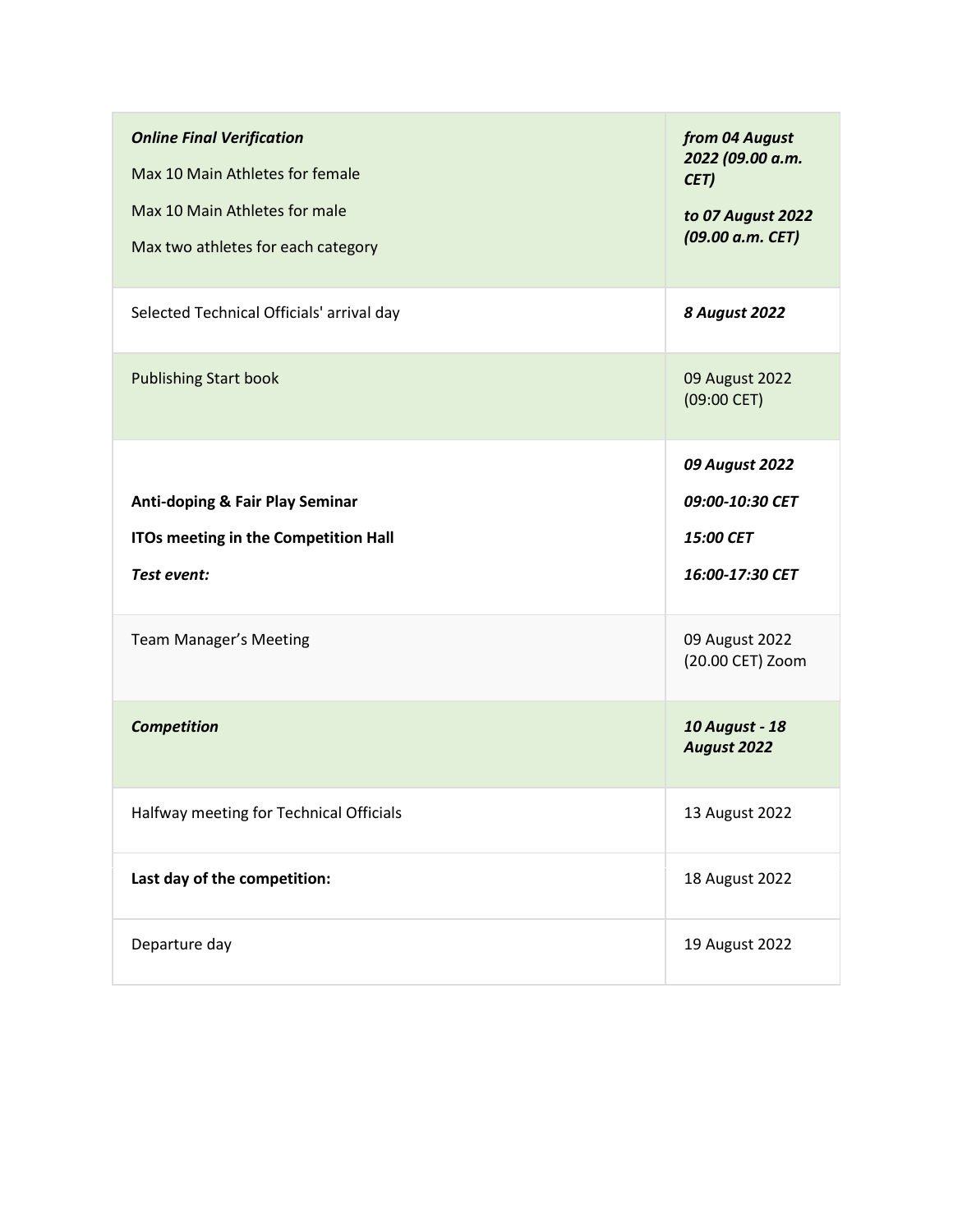# **1. ACCOMMODATION AND FEES**

| Team Hotel:                 | <b>AIRPORT HOTEL OKECIE</b> |
|-----------------------------|-----------------------------|
| Technical Officials' Hotel: | <b>AIRPORT HOTEL OKECIE</b> |

| <b>Address:</b>                                            | Address:                                                    |
|------------------------------------------------------------|-------------------------------------------------------------|
| Street: Komitetu Obrony Robotnikow 24                      | Street: Komitetu Obrony Robotnikow 24                       |
| 02-148 Warsaw, Poland                                      | 02-148 Warsaw, Poland                                       |
| Tel:+48 22 456 80 00<br>E-mail: rezerwacja@airporthotel.pl | Tel: +48 22 456 80 00<br>E-mail: rezerwacja@airporthotel.pl |

| <b>Accommodation prices:</b> |                  |
|------------------------------|------------------|
| Single room:                 | Under discussion |
| Double room:                 | Under discussion |
| Triple room:                 | Under discussion |

Check-in: 14.00 Check-out: 12.00

The minimum stay in a hotel for the participants in the competition is three (3) nights.

Preliminary hotel reservation: **10.06.2022**

### *The ACCREDITATION CENTRE is located at the* **AIRPORT HOTEL OKECIE**

**Entry Fee:** 150 € per person.

**IWF Special Anti-Doping Fee:** 50 USD, U17 athletes only.

**PCR test for Covid-19:** Under discussion

**Rapid antigen test:** Under discussion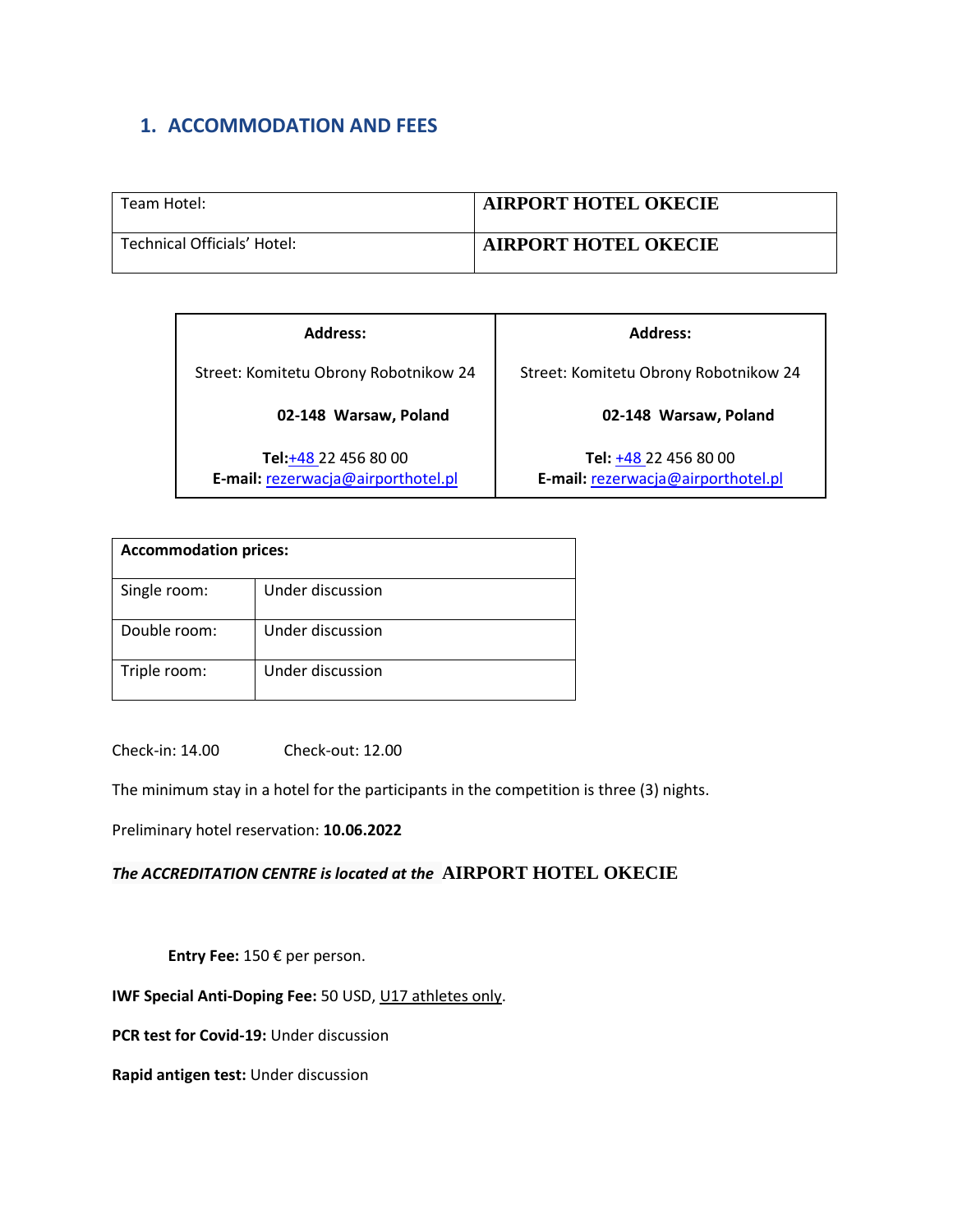### **Transportation fee:** Under discussion

Payment must be made by bank transfer and any bank charges for transfers or other transactions are the responsibility of the Member Federation.

| Details of the Poland Weightlifting Federation bank:                            |                      |  |  |
|---------------------------------------------------------------------------------|----------------------|--|--|
| The Bank: PKO BP                                                                |                      |  |  |
| Address: 02-515 WARSZAWA, PULAWSKA 15                                           |                      |  |  |
| <b>SWIFT Code: BPKOPLPW</b>                                                     |                      |  |  |
| Account Holder: POLISH WEIGHTLIFTING FEDERATION, 01-813 WARSZAWA, MARYMONCKA 34 |                      |  |  |
|                                                                                 |                      |  |  |
| Account Number:                                                                 | Account Number:      |  |  |
| PL 73 1020 1026 0000 1602 0369 9873                                             |                      |  |  |
| <b>Currency: EUR</b>                                                            | <b>Currency: USD</b> |  |  |
| IBAN* PL                                                                        | <b>IBAN* PL</b>      |  |  |

Payments made in Euro (€) currency - Accommodation, Entry Fee, Transportation Fee, PCR/Rapid test for COVID-19.

Payments made in US DOLLAR (USD, US\$) currency – IWF Special Anti-Doping Fee

## **MEDIA**:

All media participants must be approved in advance. No Accreditation fee is required.

Media Accreditation requests shall be submitted via e-mail to the Poland Weightlifting Federation and EWF.

*The EWF and Poland Weightlifting Federation pay special attention to Media representatives interested in the most important EWF continental competition and weightlifting, in general. In this sense, the Organizing Committee is considering extending the possibility of overnight accommodation in other hotels with more advantageous financial conditions for accredited Media Representatives, under the mandatory conditions that Covid-19 protocol and rules governing the smooth running of the competition in Poland are observed.*

In case of any questions, please contact:

[biuro@pzpc.pl](mailto:biuro@pzpc.pl) and [media@ewf.sport](mailto:media@ewf.sport)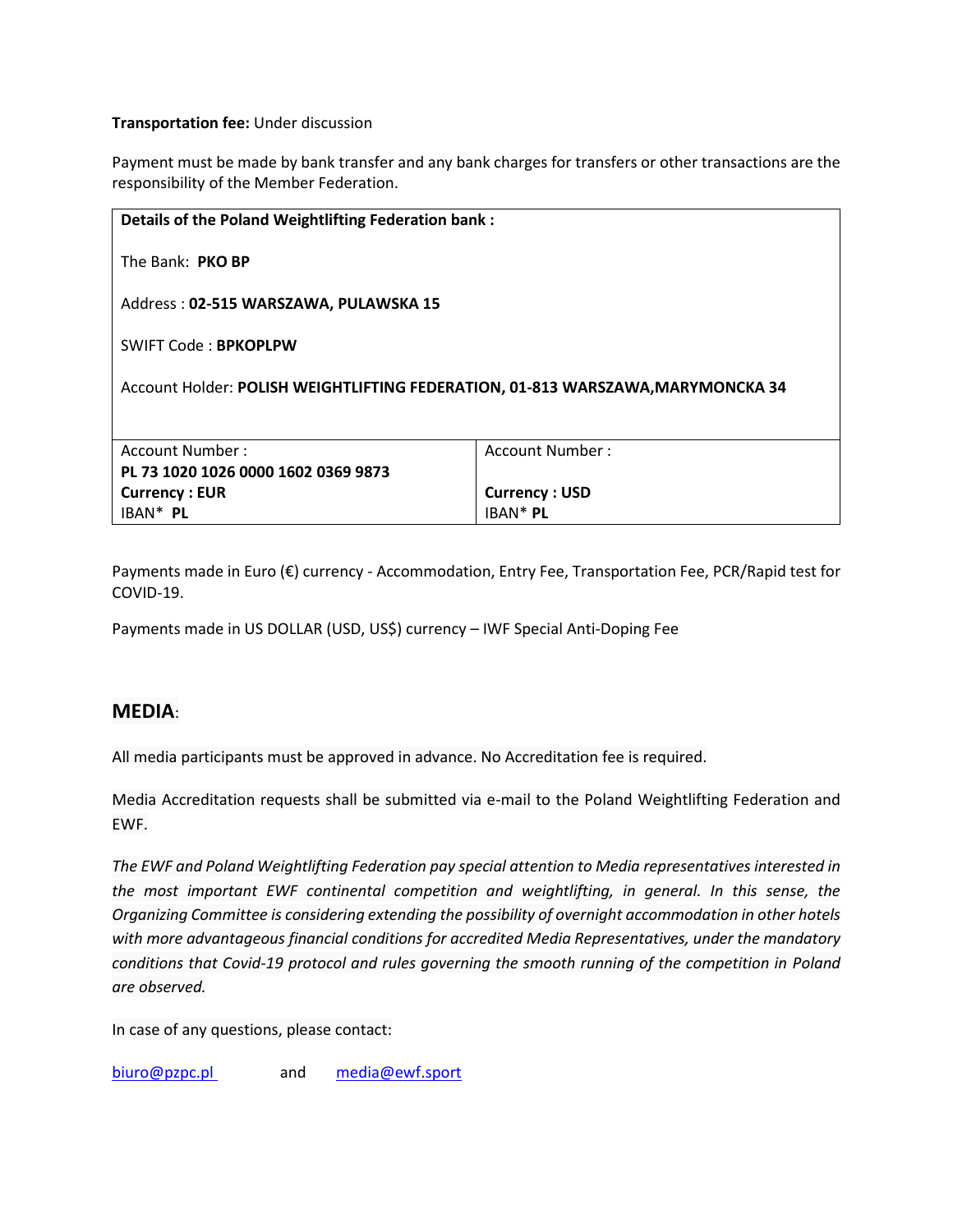# **2. COMPETITION AND TRAINING VENUE**

### Competition hall name: **CENTRUM SPORTU RASZYN**

Sportowa 30 **05-090 Raszyn**

### Training hall name: **AIRPORT HOTEL OKECIE**

Komitetu Obrony Robotnikow 24

#### **02-148 Warsaw**

Shuttles will be available for transportation between hotels and the competition hall.

## **3. ELIGIBILITY**

The participation in the European Youth & U15 championships is limited to athletes (boys and girls) and team officials from National Federations which are full members of the EWF.

In accordance with Article 5.5.16 of the IWF Anti-Doping Rules 2021 whereabouts information of the Athletes shall be submitted at a minimum of two months prior to the Event (by 10 June 2022).

If you have any problems submitting your Whereabouts, please contact IMMEDIATELY [iwf@ita.sport](mailto:iwf@ita.sport)

All Athletes participating shall successfully complete the WADA ADeL online course for Athletes before competing.

The following link will take you to the course:<https://adel.wada-ama.org/>

Athletes and support personnel (coaches, team physicians) must register on the site, watch the videos, and pass the quiz at the end to earn the certificate, much as they did with the IWF ILiftClean platform.

Please contact WADA at [adel@wadaama.org](mailto:adel@wadaama.org) if athletes and athlete support personnel (coaches, team medics, etc.) have any issues with the registration procedure.

## **4. COMPETITION RULES**

The Championships will be held according to the current IWF Technical and Competition Rules & Regulations (IWF TCRR).

ELEIKO will be used in competitions as well as in training.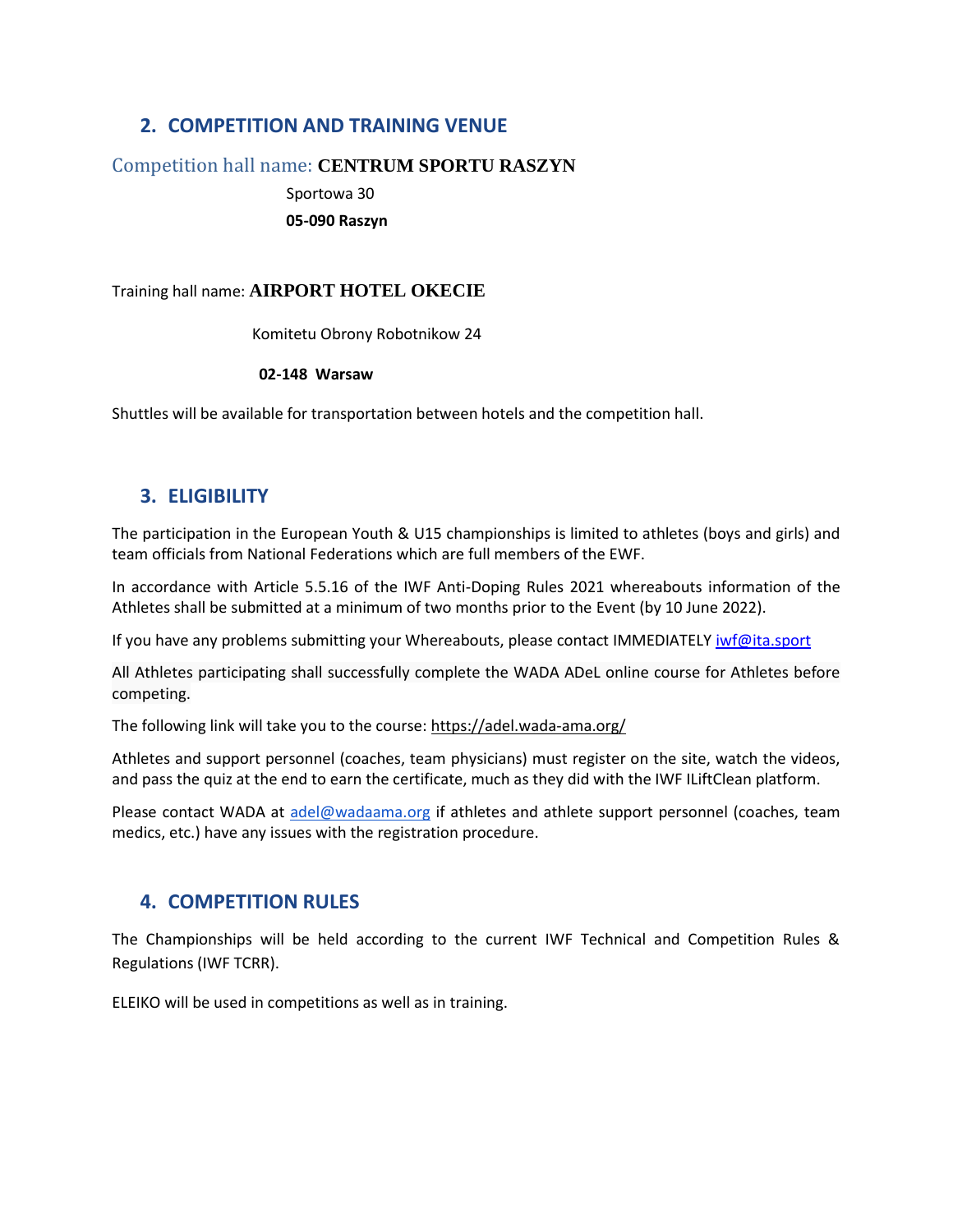## **5. DOPING CONTROL**

Doping Control will be carried out by ITA on behalf of IWF by an appointed sample collection authority in accordance with the IWF Anti-Doping Rules.

## **6. INSURANCE**

Participating Federations must accept full moral and financial responsibility for their respective delegations.

Before departing their homeland, all participants must be covered by their respective Federations for travel and accident/injury/illness (Covid-19).

## **7. COVID-19 MEASURES**

The health of athletes, coaches, officials, fans, organizers, and everyone associated with our event remains our top priority. Therefore, we ask you to consistently follow the measures of EWF and the host Federation.

All federations will be informed of the details of the host country's Covid-19 measures.

EWF Covid-19 Officer: Mr. Colin Buckley

## **8. EVENT CATEGORIES AND AWARDS**

#### **European Youth Championships**

 Weightlifters born between 1st January 2005 and 31st December 2009 (aged between 13-17 years).

Girls, 10 categories: 40 kg, 45 kg, 49 kg, 55 kg, 59 kg, 64 kg, 71 kg, 76 kg, 81 kg +81 kg.

Boys, 10 categories: 49 kg, 55 kg, 61 kg, 67 kg, 73 kg, 81 kg, 89 kg, 96 kg, 102 kg, +102 kg.

### **European Under 15 Championships**

 Weightlifters born between 1st January 2007 and 31st December 2009 (aged between 13-15 years).

Girls, 10 categories: 40 kg, 45 kg, 49 kg, 55 kg, 59 kg, 64 kg, 71 kg, 76 kg, 81 kg +81 kg.

Boys, 10 categories: 49 kg, 55 kg, 61 kg, 67 kg, 73 kg, 81 kg, 89 kg, 96 kg, 102 kg, +102 kg.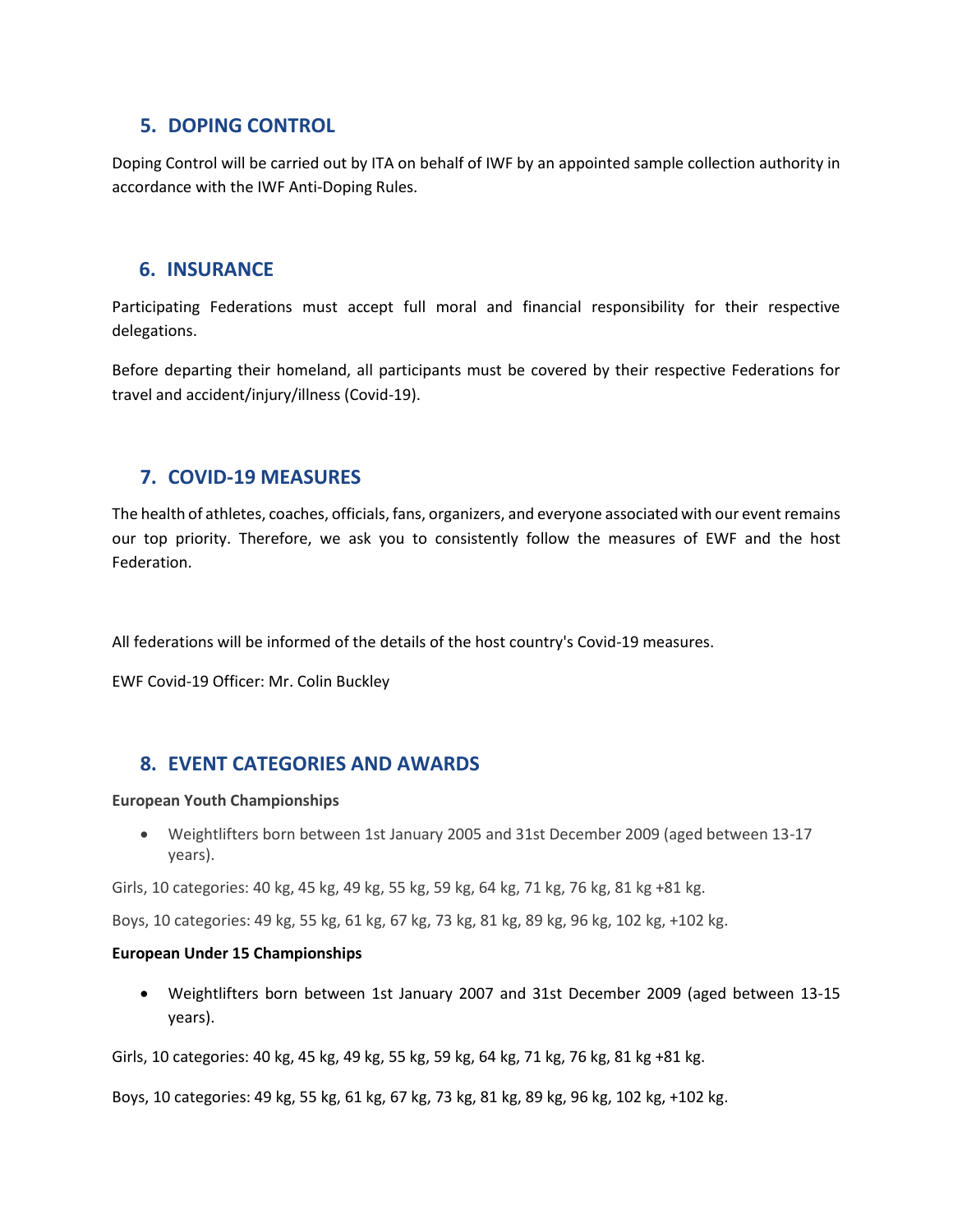One Federation competes with two different teams in Youth and in U15 EWC competitions. Youth and U15 teams need different weightlifters. The same weightlifter cannot compete in two competitions and cannot be classified in both competitions.

Gold, silver, and bronze medals will be awarded to the first, second, and third place lifters in Snatch, Clean & Jerk, and Total in each bodyweight category.

The best male and female athletes, as well as the top six ranked men's and women's teams, will receive trophies according to the IWF team classification.

Diplomas will be awarded to all participants.

## **9. VISAS**

Participants who require a visa to enter Poland must complete the Visa Application Form and return it together with passport copies before 20 June 2022 to e-mail:

[halina.pikula@pzpc.pl](mailto:halina.pikula@pzpc.pl) or [biuro@pzpc.pl](mailto:biuro@pzpc.pl)

Local Organizing Committee will supply visa invitation letters to all Federations / Associations free of charge if they provide all the required documents in time.

LOC cannot guarantee the visa invitation letter if participants send their documents later than the deadline.

## **10. FLAGS AND ANTHEMS**

Each national federation is kindly asked to bring two (two) national flags (100 x 150 cm) and an mp3 version of their national anthem.

The Organizing Committee will collect them from each delegation upon their arrival.

## **11. TERMS AND CONDITIONS OF PARTICIPATING**

Accredited Participants – athletes, team officials, technical officials (ITO), media, guests, etc. must:

• Acknowledge and fully comply with EWF, IWF Constitution and By-Laws, IWF TCRR, Anti-Doping Rules (ADR)

• Abide by all reasonable directions given by the EWF, the Organizing Committee (OC), TOs

• Should accept any prize or award given by EWF and /or OC/sponsors, and will attend all special award ceremonies where prizes or awards are presented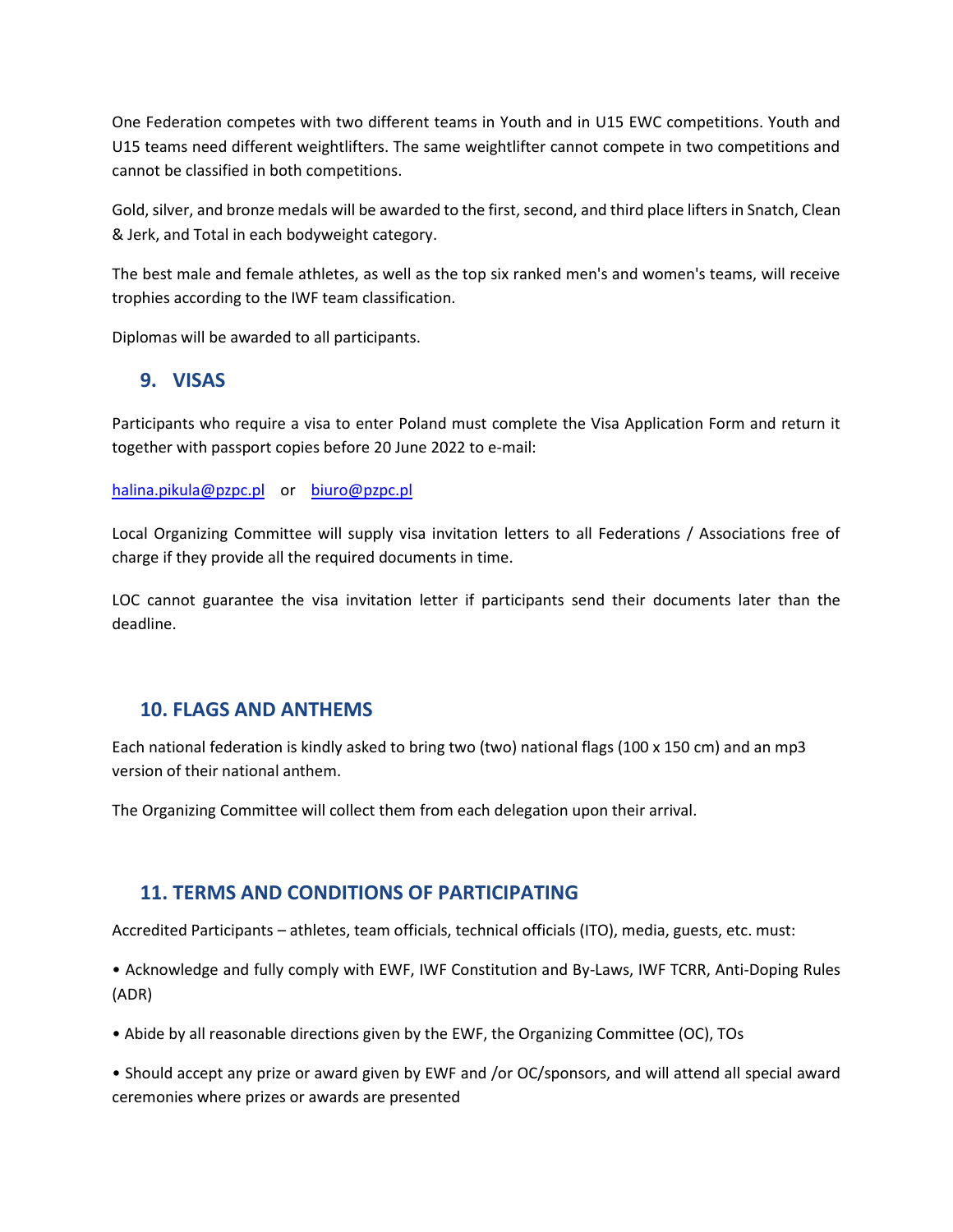- Should attend Press Conference upon request of EWF/OC
- Should not participate in, support, or promote illegal betting

• Should be responsible for all property they bring into the Event – the EWF and/ or OC shall have no responsibility in any loss or damage of this property

• Should irrevocable release EWF & OC from liability for any loss, injury, or damage that they may suffer in relation to their participation in the Event

• Should guarantee that they participate in the Event with the permission of their parent(s) or guardian(s) in case they are minors

• Should acknowledge that by not following the above-mentioned terms and conditions, sanctions may be imposed

• Agree that entry is subject to payment of all fees inclusive of entry, anti-doping, accommodation, food and transportation payment prior to use of any OC or EWF facility, or for airport transfers

• Should acknowledge that no accommodation or arrangement is guaranteed until full payment is received in advance

• All participating Federations should undertake full moral and financial responsibility of their registered/accredited delegates with regard to their health and wellness, and in the case of accidents or damages not attributable to the OC.

• All participating federations and their members agree that any material recorded during the competition in which they are located may be used for EVF promotional purposes without compensation.

## **12.FURTHER INFORMATION**

| <b>Poland Weightlifting Federation</b> | <b>European Weightlifting Federation</b> |
|----------------------------------------|------------------------------------------|
| <b>Contact Person</b>                  | <b>EWF General Secretary</b>             |
| Halina Pikula, General Secretary       | Dr. Milan MIHAILOVIC                     |
| Tel.: +48 722 122 015 (WhatsApp)       | Tel: +381 63 287 263 (WhatsApp)          |
| e-mail:                                | e-mail:                                  |
| halina.pikula@pzpc.pl                  | secretariat@ewf.sport                    |
|                                        |                                          |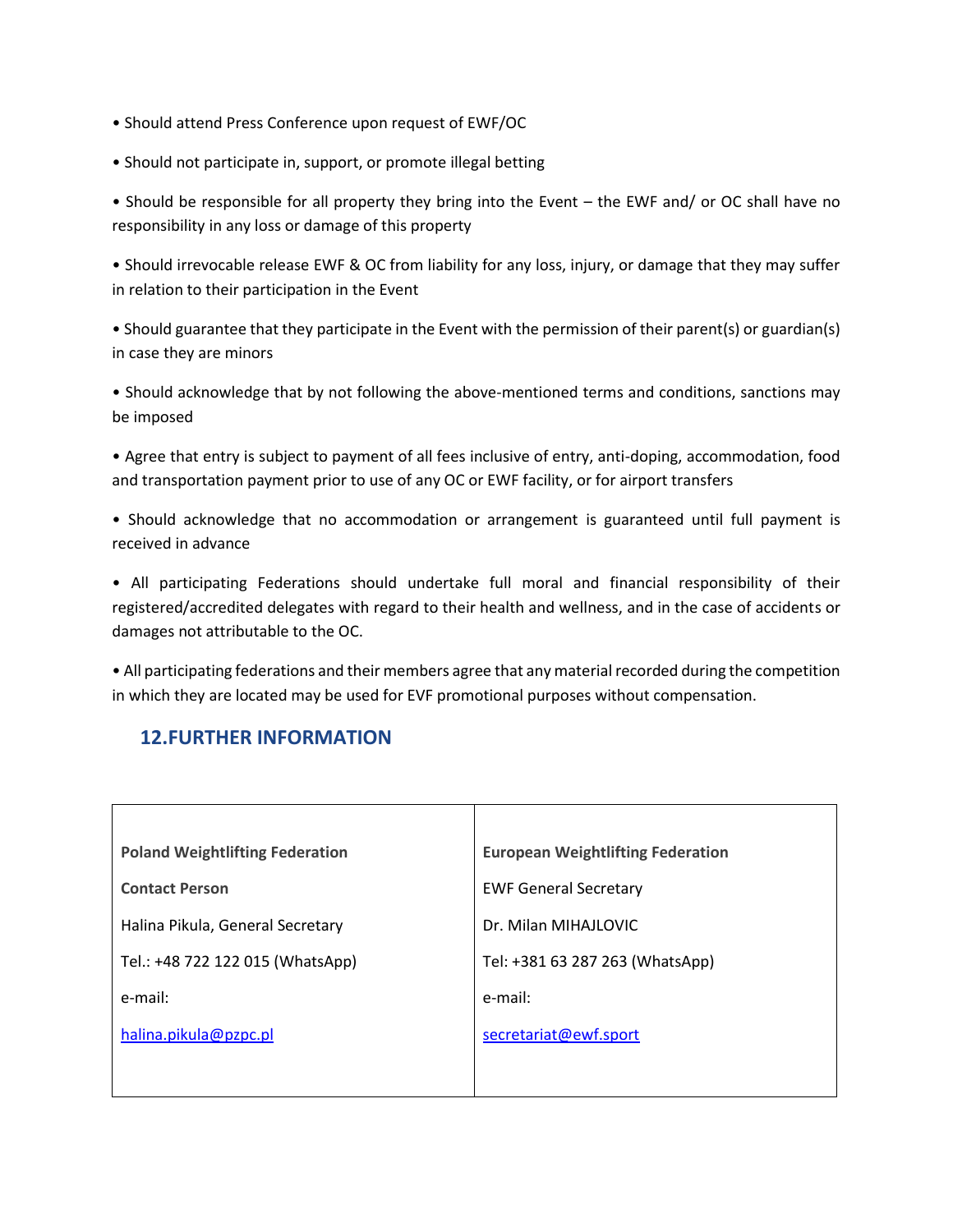# **PRELIMINARY TIMETABLE**

# *Please note: The competition schedule is subject to change after the verification of final entries*

Arrival day 8,9 August 2022

Opening ceremony 10. August 2022

| Sess.          |   | <b>Gander Category</b> | Date | Start |
|----------------|---|------------------------|------|-------|
| $\mathbf{1}$   | F | U 15 40                | 8/10 | 10:00 |
| $\overline{2}$ | F | U 15 45                | 8/10 | 12:00 |
| 3              | F | U 15 49                | 8/10 | 14:00 |
| 4              | M | YOUTH 49               | 8/10 | 16:00 |
| 5              | M | U 15 49                | 8/10 | 18:00 |
|                |   |                        |      |       |
| 6              | M | U 15 55B 61B           | 8/11 | 10:00 |
| 7              | M | U 15 55                | 8/11 | 12:00 |
| 8              | M | U 15 61                | 8/11 | 14:00 |
| 9              | F | U 15 55                | 8/11 | 16:00 |
| 10             | M | YOUTH 55               | 8/11 | 18:00 |
| 11             | M | YOUTH 61               | 8/11 | 20:00 |
|                |   |                        |      |       |
| 12             | F | U 15 59B 64B           | 8/12 | 10:00 |
| 13             | F | U 15 59                | 8/12 | 12:00 |
| 14             | F | U 15 64                | 8/12 | 14:00 |
| 15             | F | YOUTH                  |      |       |
|                |   | 49B 55B                | 8/12 | 16:00 |
| 16             | М | YOUTH 67               | 8/12 | 18:00 |
| 17             | F | <b>YOUTH 40 45</b>     | 8/12 | 20:00 |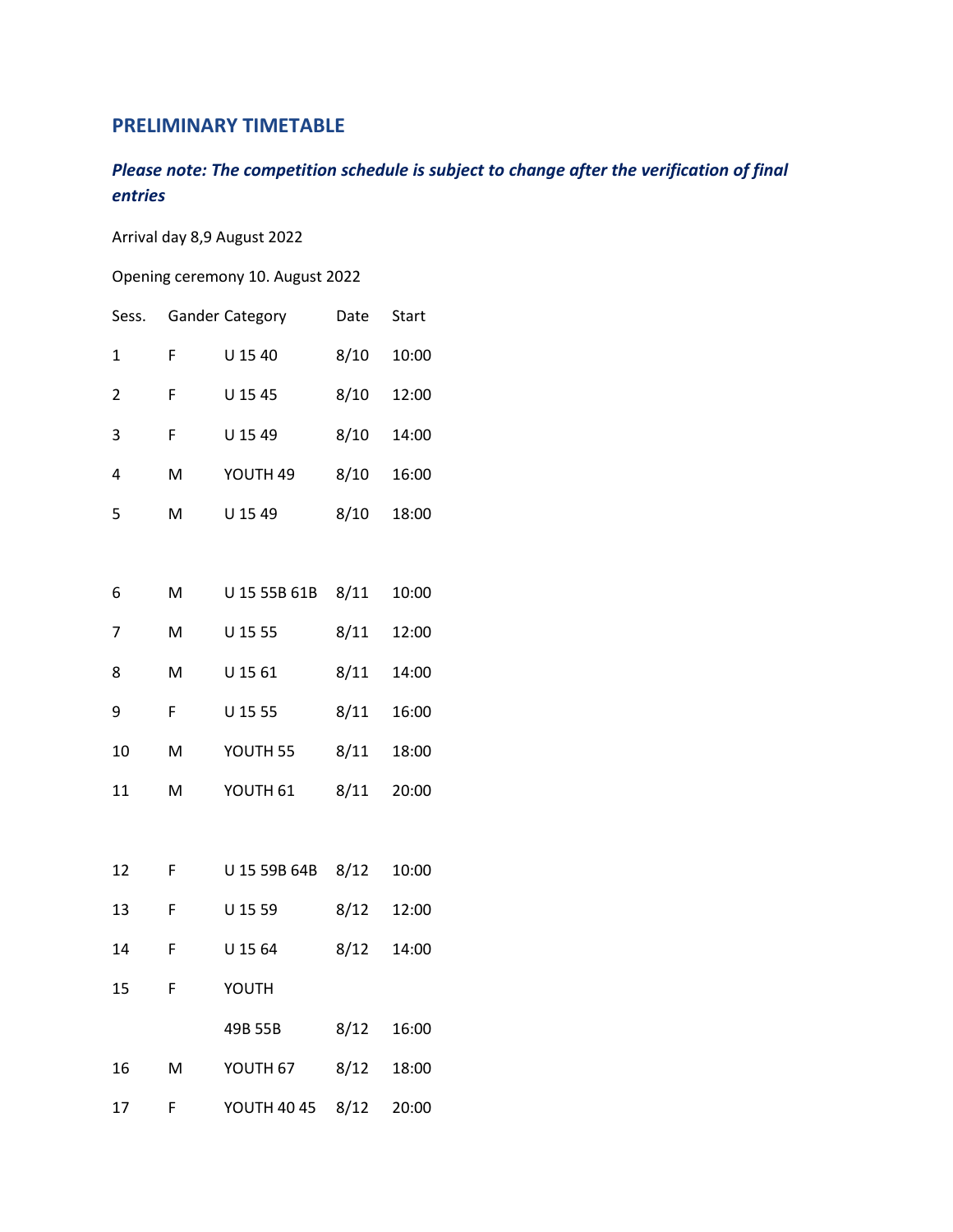| 18 | M | U 15 67B 73B        | 8/13       | 10:00 |
|----|---|---------------------|------------|-------|
| 19 | M | U 15 67             | 8/13       | 12:00 |
| 20 | M | U 1573              | 8/13       | 14:00 |
| 21 | F | YOUTH 49            | 8/13       | 16:00 |
| 22 | F | YOUTH <sub>55</sub> | 8/13       | 18:00 |
| 23 | F | U 15 71             | 8/13       | 20:00 |
|    |   |                     |            |       |
| 24 | F | U 1576              | 8/14       | 10:00 |
| 25 | M | YOUTH 73B           | 8/14       | 12:00 |
| 26 | M | YOUTH <sub>73</sub> | 8/14       | 14:00 |
| 27 | F | YOUTH <sub>59</sub> | 8/14       | 16:00 |
| 28 | M | U 1581              | 8/14       | 18:00 |
| 29 | M | U 1589              | 8/14       | 20:00 |
|    |   |                     |            |       |
| 30 | F | YOUTH 64            | 8/15       | 10:00 |
| 31 | M | YOUTH 81B           | 8/15       | 12:00 |
| 32 | M | YOUTH 81            | 8/15       | 14:00 |
| 33 | F | U 1581              | 8/15       | 16:00 |
| 34 | M | U 15 96             | 8/15       | 18:00 |
| 35 | F | YOUTH 71            | 8/15 20:00 |       |
|    |   |                     |            |       |
| 36 | F | YOUTH 76 8/16       |            | 10:00 |
| 37 | M | YOUTH 89B 96B 8/16  |            | 12:00 |
| 38 | M | YOUTH 89            | 8/16       | 14:00 |